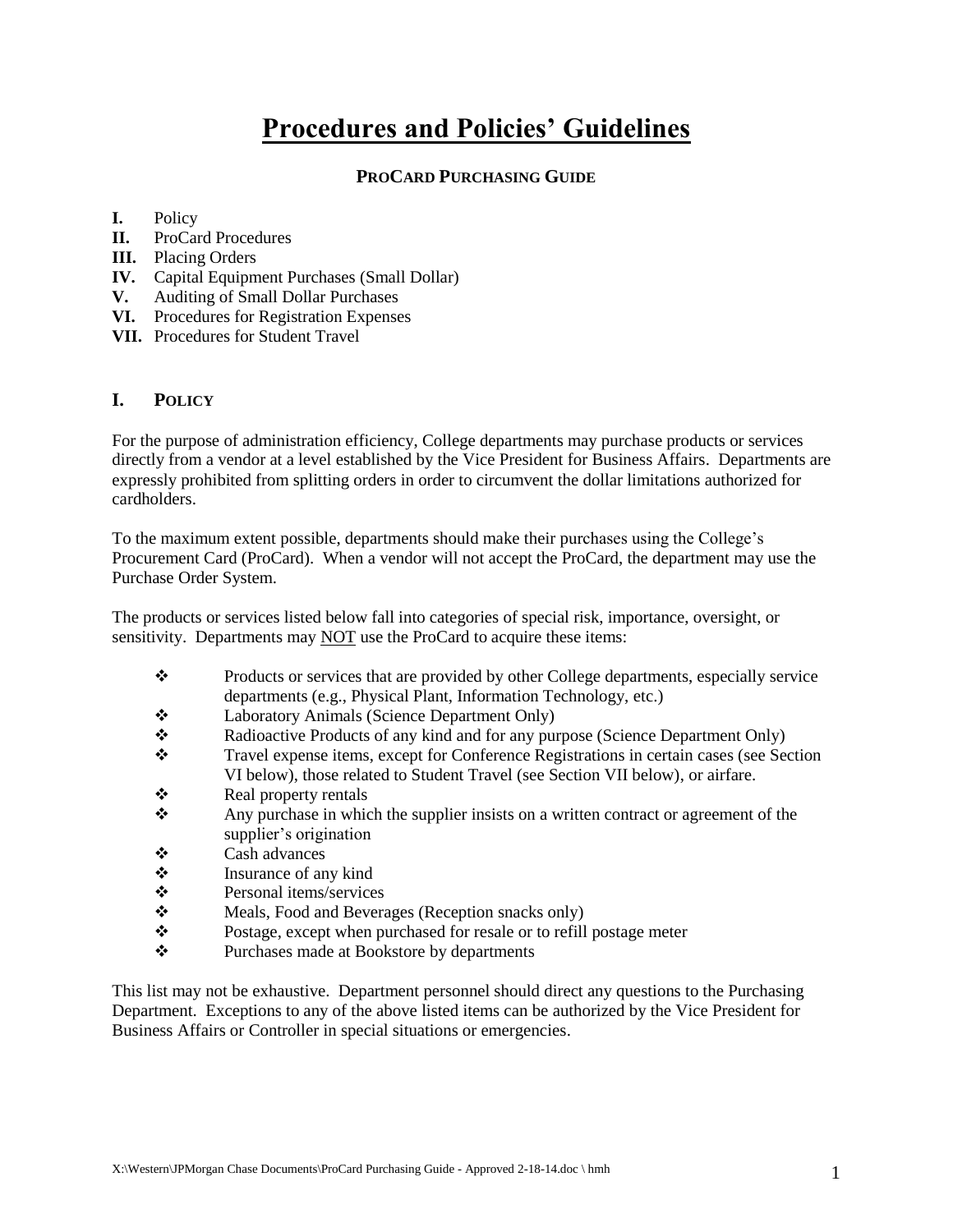# **II. PROCARD PROCEDURES**

The Western Oklahoma State College Procurement Card (ProCard) Program has been implemented in an effort to improve service to College departments and to provide a more efficient process for small dollar purchases. The primary benefits of the WOSC ProCard are access to companies that previously would not accept purchase orders, a reduction in the number of checks issued, and a reduction in the amount of paperwork.

#### **ADMINISTRATION**

The Purchasing Department will be the Contract Administrator for the ProCard program. The day-to-day operations and administration of the program have been assigned as follows:

| Purchases and Card Issuance                                 |              |  |
|-------------------------------------------------------------|--------------|--|
| Controller                                                  | 580/477-7928 |  |
| Payments, Processing and Departmental Charges<br>Controller | 580/477-7928 |  |
| <b>Compliance Monitoring</b>                                |              |  |
| Controller                                                  | 580/477-7928 |  |
| Vice President for Business Affairs                         | 580/477-7725 |  |

#### **PURCHASES AND CARD ISSUANCE**

In addition to existing Purchasing Department Policies and ProCard Purchasing Procedures, users of the WOSC ProCard will be required to comply with the following procedures:

 **Authorized Items:** Only items/transactions authorized under the ProCard Procedures are allowed. When using the ProCard for payment of small dollar purchases, be sure that the transaction is in accordance with all policies, rules, and State Laws. The card is not intended to be a tool to circumvent existing regulations.

*Note: The WOSC ProCard is especially suitable for subscriptions (one year only), catalog orders, etc.*

- **Limits:** No single purchase shall exceed \$2,500 except for selected personnel determined by the Vice President for Business Affairs. Total monthly expenditures cannot exceed the purchase order limit unless specifically authorized by the Purchasing Department. Departments requiring exceptions to the basic limits are encouraged to contact the Purchasing Department.
- **Responsibility:** The Department Supervisor(s) or designee is responsible for approving all cardholder activity to ensure compliance. The cardholder SHALL NOT approve his/her own transactions.

It is important to ensure that the card is neither deliberately nor inadvertently used for personal or other prohibited transactions. Charges resulting from such abuse become the personal liability of the authorized cardholder/department supervisor(s) and may result in revocation of the card. Personal use of the card could result in criminal charges.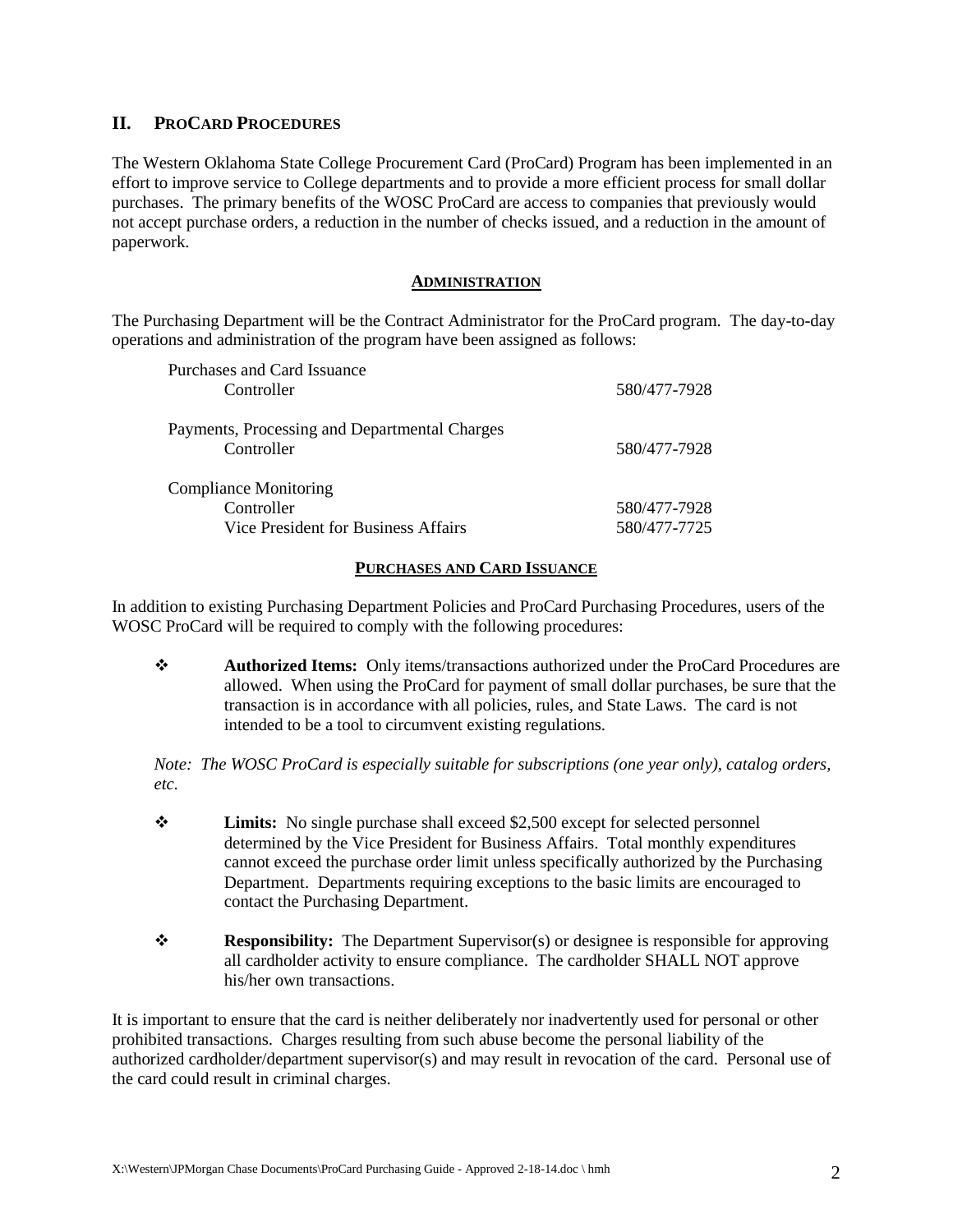# **Obtaining the ProCard:**

The Department Supervisor(s) submits a request for card issuance to the Vice President for Business Affairs for approval.

Once the request is approved, the Purchasing Department completes and processes the application for issuance of the department's card(s) by the Credit Card Company.

Upon receipt of the ProCard(s), the Purchasing Department will notify the requesting department ProCard contact person that the card(s) have arrived. At that time, arrangements will be made for the pick-up of the card(s) and ProCard training of the new cardholder(s).

*Please note:* The application form recognizes that alternate limits may be required for departments.

**↓** Using the Card: The WOSC ProCard is to be used only for purchases currently authorized under the Purchasing Procedures.

The card may be used by telephone, electronic commerce, fax, or in person.

**All purchases are tax exempt**; therefore, cardholders must request that tax be deducted from the transaction. The exemption number is on the card. Check receipts before signing the charge slip. If tax is charged, the department has the responsibility to contact the vendor and request a credit for the tax be applied back to the card.

The card may be used by the cardholder only (Emergency exceptions may be allowed).

The departments shall settle any and all disputes directly with the vendor involved. The Purchasing Department can assist in any unresolved disputes.

If a credit refund is involved, the department is to instruct the vendor to issue a credit to the appropriate ProCard number.

**↑ Termination/Cancellation of the ProCard:** The ProCard should be protected from unauthorized use, theft, and/or loss. Any ProCard may be cancelled immediately if an individual does not comply with the policies and procedures.

> **Expiration Date:** The card is automatically terminated at the end of the expiration date indicated on the card. If the cardholder has not received a new card by the month and year of the expiration date shown on the card, please contact the Purchasing Department for assistance.

**Terminated or Transferring Employee(s):** The department is responsible for ensuring that employees terminated or transferring to another department return any cards in their possession prior to their departure. As soon as the employee is relieved of their responsibilities, the ProCard Administrator should be contacted to either cancel the card or transfer the card to the individual's new department of employment.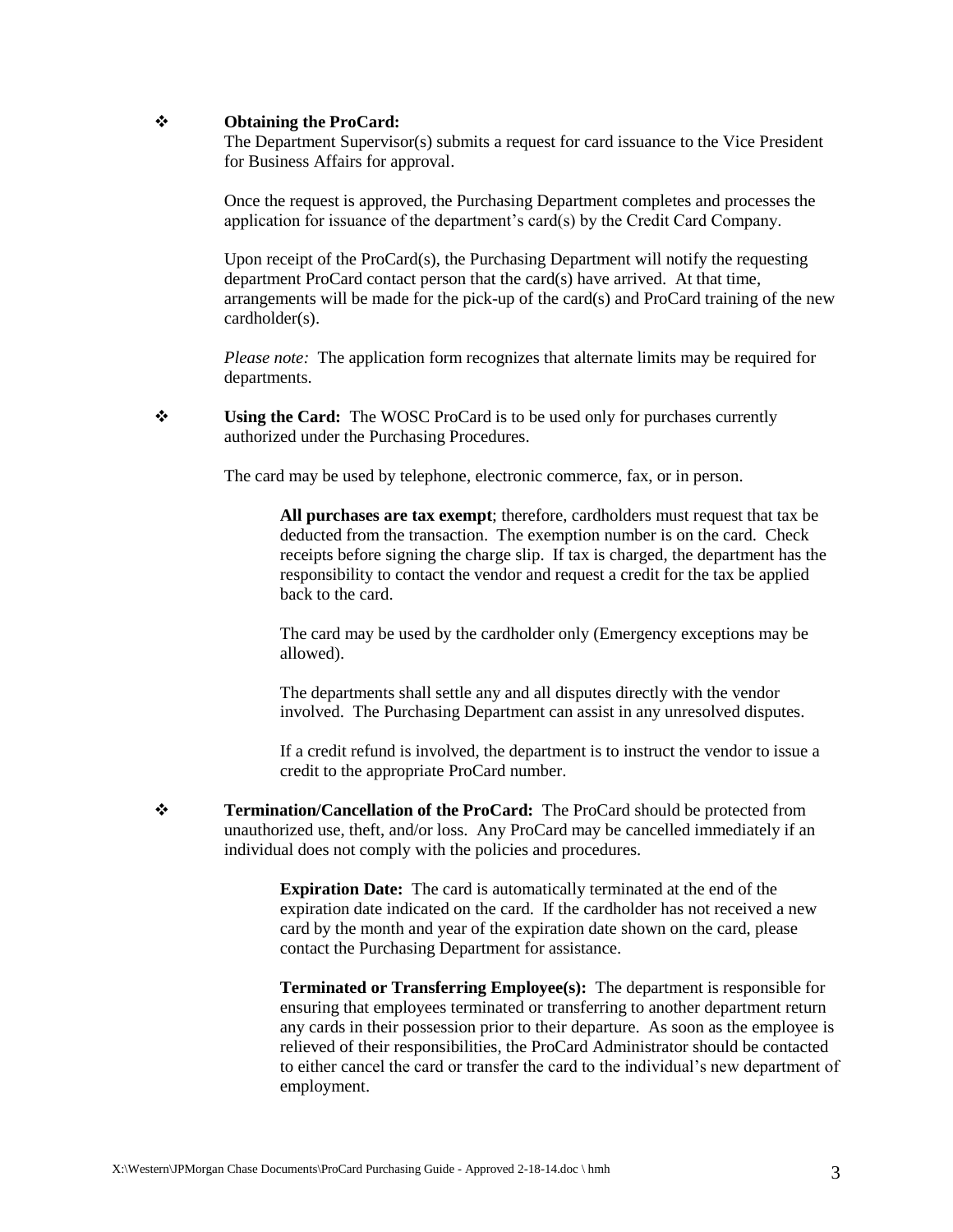**Lost/Stolen Cards:** Immediately notify the Credit Card Company and the Purchasing Department if a card is lost or stolen.

# **III. PLACING ORDERS**

# **Ordering**

Orders may be placed by phone, electronic commerce, fax, or in person. Department personnel should make arrangements with the supplier to either pick up the supplies or have them delivered to the department. Department personnel should always ask for an educational discount, and if the supplies are picked up, ask for a delivery discount. To the maximum extent possible, the College ProCard should be used on all small dollar purchases. It is the cardholder's responsibility to ensure all appropriate sales tax is deducted from the amount charged to the ProCard. All purchases and credit documents will be turned into the purchasing office immediately, coded with the appropriate account number to be charged.

#### **Delivery**

Department personnel should furnish the name, address, building, and room number to the supplier with instructions to place this information on any invoice or packing slip. Delivery to the customer site is the department's responsibility.

#### **Purchases When ProCard Cannot Be Used**

Department personnel should instruct the supplier to prepare an original invoice and mail it directly to the Business Office. NOTE: If department personnel pick up the supplies, the original invoice may be obtained at that time. Upon receipt of the supplier's invoice, department personnel should check for accuracy and then have it signed by the department supervisor. The invoice should then be forwarded to the Business Office for payment. It is imperative that this process be handled expeditiously so as not to unreasonably delay payment to the supplier. For purchases of \$2,500 or more, the customer should submit a requisition to the Purchasing Department.

# **IV. CAPITAL EQUIPMENT PURCHASES (SMALL DOLLAR)**

 $\bullet$  Unless otherwise restricted, equipment, including Capital Equipment, may be purchased using ProCard procedures. Capital Equipment is defined as equipment/furniture items valued at \$500 or greater and required to be placed on the capital inventory for Western.

# **V. AUDITING OF SMALL DOLLAR PURCHASES**

The Purchasing Department will continually monitor and audit all ProCard purchases. The Vice President for Business Affairs has the authority to revoke the ProCard of any Department determined to be out of compliance.

# **VI. PROCEDURES FOR REGISTRATION EXPENSES**

Registration fees can be charged to the College's Procurement Card (ProCard) in advance **if refunds are available for conference cancellations, discounts for early registration apply or prepayment is required, substitutions for registrants are allowed, and Purchase Orders are not acceptable.** It can